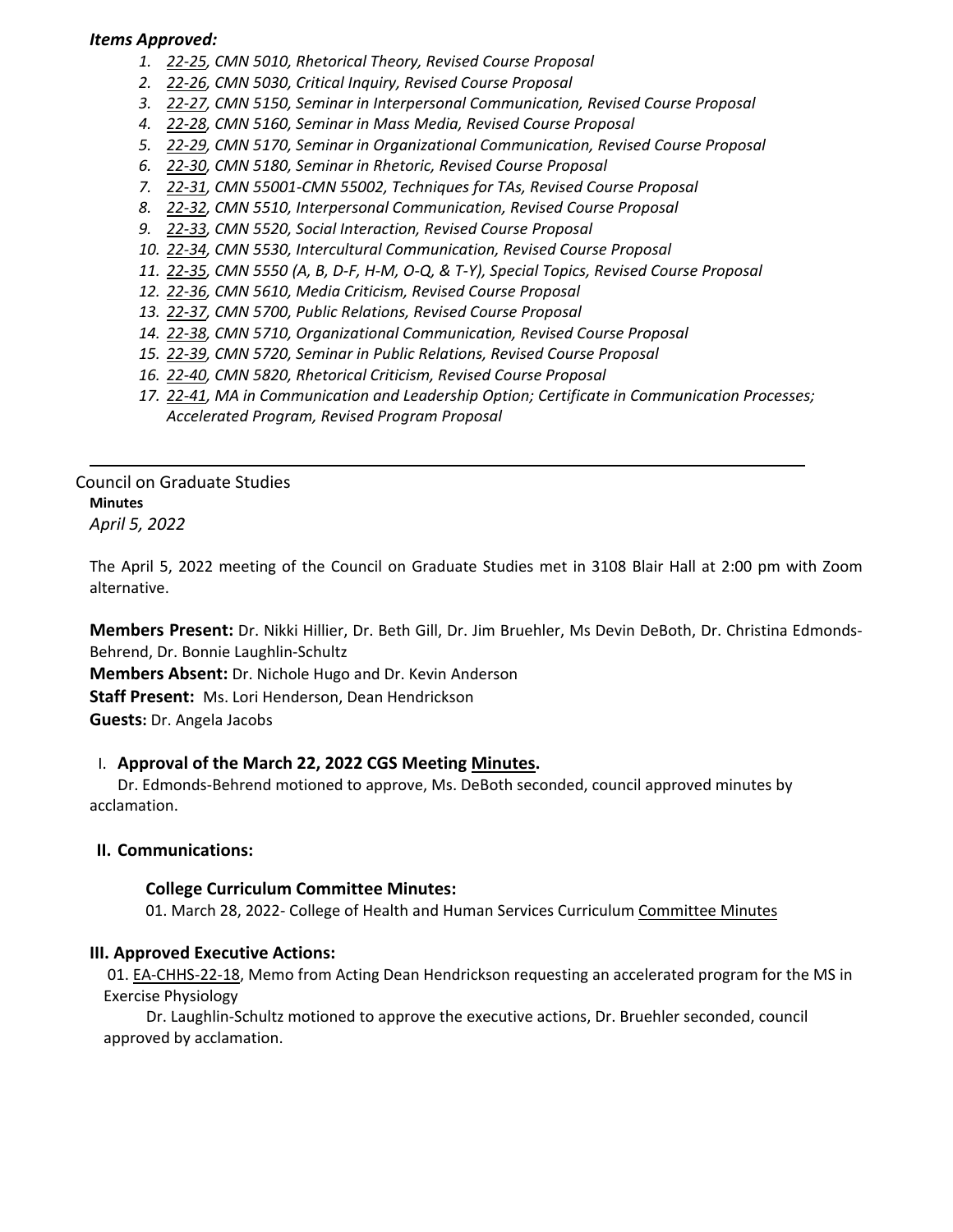## **IV. Items Added to the Agenda:**

1. 22‐[42,](https://castle.eiu.edu/eiucgs/currentagendaitems/agenda22-42.pdf) MS in Exercise Physiology, Revised Program Proposal

## **V. Items Acted Upon:**

- 1. 22‐[25,](https://castle.eiu.edu/eiucgs/currentagendaitems/agenda22-25.pdf) CMN 5010, Rhetorical Theory, Revised Course Proposal
- 2. 22‐[26,](https://castle.eiu.edu/eiucgs/currentagendaitems/agenda22-26.pdf) CMN 5030, Critical Inquiry, Revised Course Proposal
- 3. 22-[27,](https://castle.eiu.edu/eiucgs/currentagendaitems/agenda22-27.pdf) CMN 5150, Seminar in Interpersonal Communication, Revised Course Proposal
- 4. 22‐[28,](https://castle.eiu.edu/eiucgs/currentagendaitems/agenda22-28.pdf) CMN 5160, Seminar in Mass Media, Revised Course Proposal
- 5. 22-[29,](https://castle.eiu.edu/eiucgs/currentagendaitems/agenda22-29.pdf) CMN 5170, Seminar in Organizational Communication, Revised Course Proposal
- 6. 22‐[30,](https://castle.eiu.edu/eiucgs/currentagendaitems/agenda22-30.pdf) CMN 5180, Seminar in Rhetoric, Revised Course Proposal
- 7. 22-[31,](https://castle.eiu.edu/eiucgs/currentagendaitems/agenda22-31.pdf) CMN 55001-CMN 55002, Techniques for TAs, Revised Course Proposal
- 8. 22-[32,](https://castle.eiu.edu/eiucgs/currentagendaitems/agenda22-32.pdf) CMN 5510, Interpersonal Communication, Revised Course Proposal
- 9. 22‐[33,](https://castle.eiu.edu/eiucgs/currentagendaitems/agenda22-33.pdf) CMN 5520, Social Interaction, Revised Course Proposal
- 10. 22‐[34,](https://castle.eiu.edu/eiucgs/currentagendaitems/agenda22-34.pdf) CMN 5530, Intercultural Communication, Revised Course Proposal
- 11. 22‐[35,](https://castle.eiu.edu/eiucgs/currentagendaitems/agenda22-35.pdf) CMN 5550 (A, B, D‐F, H‐M, O‐Q, & T‐Y), Special Topics, Revised Course Proposal
- 12. 22‐[36,](https://castle.eiu.edu/eiucgs/currentagendaitems/agenda22-36.pdf) CMN 5610, Media Criticism, Revised Course Proposal
- 13. 22-[37,](https://castle.eiu.edu/eiucgs/currentagendaitems/agenda22-37.pdf) CMN 5700, Public Relations, Revised Course Proposal
- 14. 22-[38,](https://castle.eiu.edu/eiucgs/currentagendaitems/agenda22-38.pdf) CMN 5710, Organizational Communication, Revised Course Proposal
- 15. 22‐[39,](https://castle.eiu.edu/eiucgs/currentagendaitems/agenda22-39.pdf) CMN 5720, Seminar in Public Relations, Revised Course Proposal
- 16. 22-[40,](https://castle.eiu.edu/eiucgs/currentagendaitems/agenda22-40.pdf) CMN 5820, Rhetorical Criticism, Revised Course Proposal

Chair Hillier asked for a motion to vote on items 22‐25 through 22‐40 collectively. Dr. Laughlin‐Schultz motioned

and Dr. Bruehler seconded, council members agreed to a collective vote. Dr. Angela Jacobs presented the courses. Dr. Bruehler motioned to approve the items, Dr. Edmonds‐Behrend seconded, council approved unanimously.

17. [22](https://castle.eiu.edu/eiucgs/currentagendaitems/agenda22-41.pdf)-41, MA in Communication and Leadership Option; Certificate in Communication Processes; Accelerated Program, Revised Program Proposal

Dr. Jacobs presented the proposal. Ms. DeBoth motioned to approve, Dr. Bruehler seconded, council approved unanimously.

# **VI**. **Items Pending:**

## **VII. Other Items:**

## **VIII. Committee Reports:**

- Library Advisory Board Camden Burd- awards celebration featured a number of grad students
- Graduate Student Advisory Council Lori Henderson- GN4U event successful; elections nearing; grad student appreciation week April 18, Expo April 20
- Enrollment Worx- Dean Hendrickson- Andy Kabasele attended and answered questions regarding international admissions and enrollment
- Honorary Degree Kevin Anderson- absent
- Textbook Rental Advisory- Jim Bruehler- no meeting

**IX. Dean's Report:** Elections coming up; attending Midwest Association of Graduate Schools in